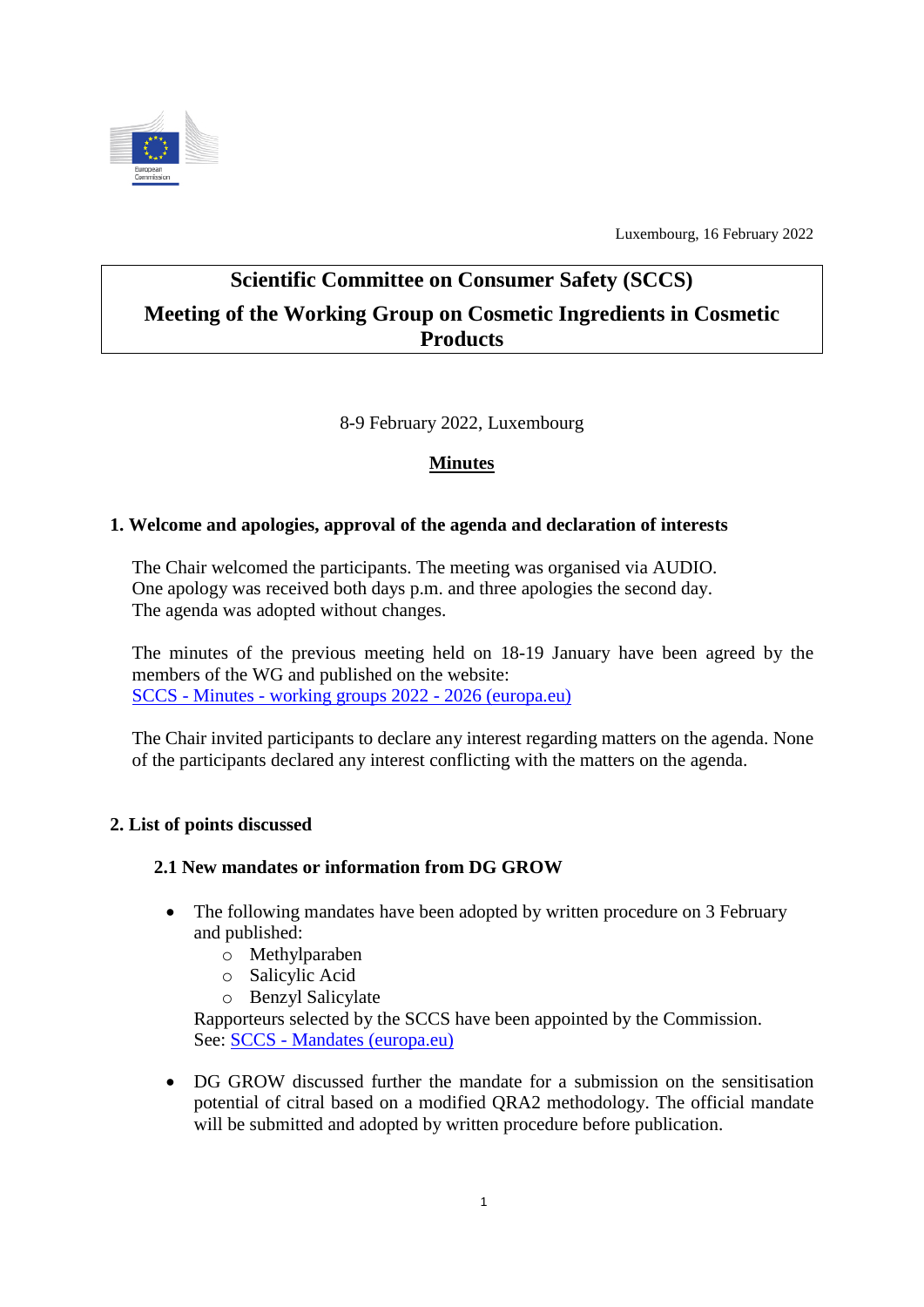- DG GROW informed about a public consultation on the REACH revision until 15 April: EUSurvey - [Survey \(europa.eu\).](https://ec.europa.eu/eusurvey/runner/TargetedREACHRevision2022?surveylanguage=en)
- DG GROW informed about their open public consultation that will be soon published for amendments to Cosmetic Regulation in the framework of the new Chemical Strategy.
- Commission Regulation (EU) 2022/135 of 31 January 2022 amending Regulation (EC) No 1223/2009 of the European Parliament and of the Council as regards the use of Methyl-N-methylanthranilate in cosmetic products was published in the OJ 22 on 01/02/2022, p. 2-4: [https://eur-lex.europa.eu/legal](https://eur-lex.europa.eu/legal-content/EN/TXT/?uri=uriserv%3AOJ.L_.2022.022.01.0002.01.ENG&toc=OJ%3AL%3A2022%3A022%3ATOC)[content/EN/TXT/?uri=uriserv%3AOJ.L\\_.2022.022.01.0002.01.ENG&toc=OJ%3](https://eur-lex.europa.eu/legal-content/EN/TXT/?uri=uriserv%3AOJ.L_.2022.022.01.0002.01.ENG&toc=OJ%3AL%3A2022%3A022%3ATOC) [AL%3A2022%3A022%3ATOC](https://eur-lex.europa.eu/legal-content/EN/TXT/?uri=uriserv%3AOJ.L_.2022.022.01.0002.01.ENG&toc=OJ%3AL%3A2022%3A022%3ATOC)

## **2.2 Draft Opinions discussed**

- Arbutins: the preliminary Opinion has been discussed and will be finalised for plenary adoption in March.
- Scientific Advice on Triclocarban and Triclosan: the preliminary Opinion has been revised and will be further discussed at the plenary meeting in March.
- Aluminium (aggregate exposure): tasks have been allocated to members and a revised text of the preliminary Opinion will be discussed at the next WG meeting. DG GROW agreed to extend the deadline until the end of April 2022.
- Butylparaben: the first draft preliminary Opinion was presented and will be further discussed at the plenary meeting in March.
- Methylparaben : a presentation of the dossier was made.

#### **2.3 Comments on Opinions**

- The preliminary Opinion on 4-Methylbenzylidene camphor (4-MBC) has been published for comments until 28 February 2022.
- The preliminary Opinion on Genistein/Daidzein has been published for comments until 14 March 2022.

#### See: SCCS - Opinions 2016 - [2021 \(europa.eu\)](https://ec.europa.eu/health/scientific-committees/scientific-committee-consumer-safety-sccs/sccs-opinions-2016-2021_en#preliminary-opinions-open-for-comments)

- The preliminary Opinion on Kojic acid (SCCS/1637/21): the comments received are under consideration for the finalisation and adoption at the plenary meeting in March.
- The preliminary revision of the Vitamin A (SCCS/1639/21): the comments received are under consideration for the finalisation.